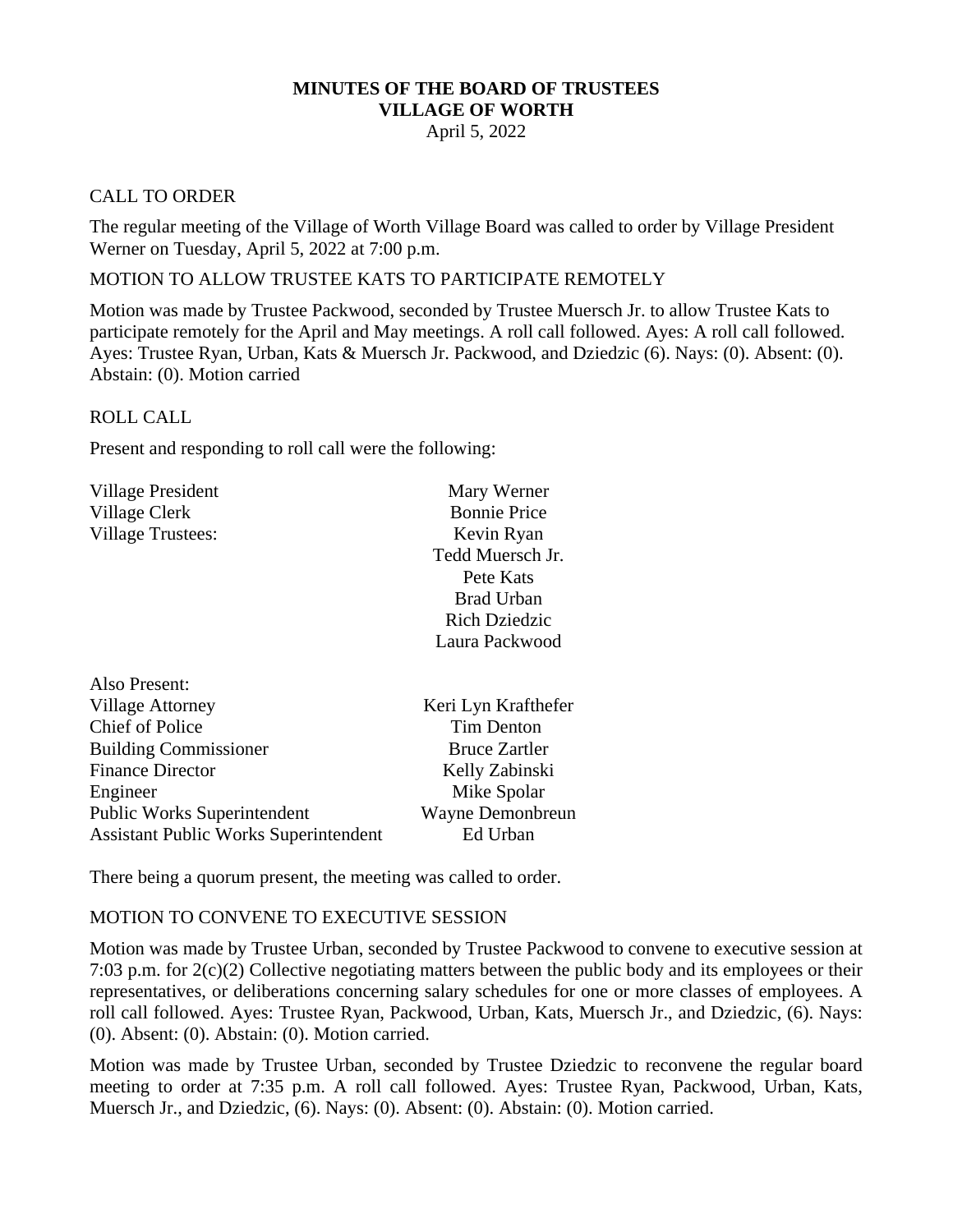## REPORTS OF VILLAGE OFFICIALS

# VILLAGE PRESIDENT

President Werner stated that the Friends of the Chicago River will be holding a Lucas Berg Clean Up on May 14 from 9 a.m. – noon. Attendees will need to sign up online, more information will follow.

## VILLAGE CLERK

No report.

#### FINANCE COMMITTEE

Trustee Ryan stated that on the consent agenda is to approve the bill list dated April 5 in the amount of \$195,362.83. Without any objection this will remain on the consent agenda.

Trustee Ryan stated that on the consent agenda is to approve the payroll for the month of March in the amount of \$303,808.28. Without any objection this will remain on the consent agenda.

Trustee Ryan stated that on the consent agenda is to discuss the ARPA funds and how much if any we will give to the Worth Park District. Robert O'Shaughnessy explained to the board that park districts were a forgotten entity and that is why a village can share the funds with the park district. Trustee Urban stated that the Park district did a very large parking lot improvement in the amount of \$90,000.00. Trustee Muersch Jr. asked what project they are considering with this money. Trustee Urban stated they were looking to install basketball courts. Mr. O'Shaughnessy explained that even after the pandemic when we reopened it was slow. Trustee Packwood asked if they were eligible for PPE loans Mr. O'Shaughnessy stated no. Trustee Packwood stated that from 2020 to 2021 they received \$100,000.00 less in services. President Werner stated that you had a decrease in your property taxes. Finance Director Zabinski asked if they applied for a FEMA Grant. Mr. O'Shaughnessy responded no but we did receive \$50,000.00 from the County. Finance Director Zabinski did state that with the new public act you may recoup some of the property tax loss. Trustee Ryan asked for a number, he stated that the fund balance decreased by \$3,000.00. Trustee Urban stated that we have many projects. President Werner stated that we need to work on infrastructure, storm sewers, sanitary sewers and we could use 10 times the amount that we will receive from ARPA. Trustee Packwood stated that we need to take care of the parks. Trustee Muersch Jr. gave a number of \$25,000.00, Trustee Packwood said \$30,000.00. The board agreed on \$30,000.00. The board directed the attorney to prepare a resolution authorizing the Village to give the Worth Park District \$30,000.00 of ARPA funds that the Village received.

#### PUBLIC SAFETY

No report.

# PUBLIC WORKS COMMITTEE/BEAUTIFICATION COMMITTEE

Trustee Urban submitted the water report for the month of March. The water samples were tested on March 9 and March 29 by the Water Department and were found to be satisfactory, according to the testing analysis performed by Envirotest/Perry Labs Inc. Public Works had 2 water main breaks in the month of March.

Trustee Urban stated that the Village has received correspondence from the City of Chicago and the rate increase is 5% which is an increase of about 20 cents per unit. President Werner asked if we need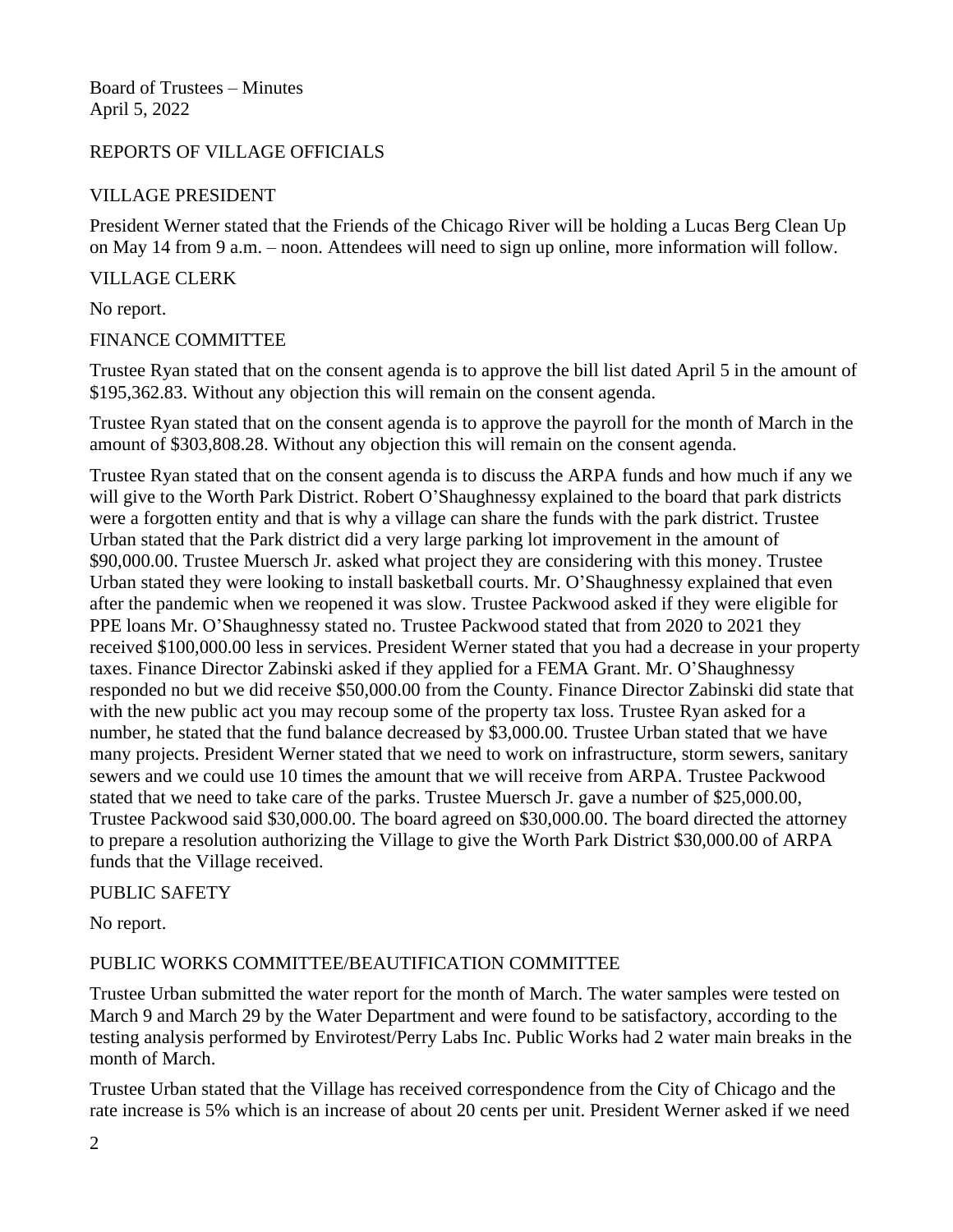to add an additional increase. Trustee Kats stated that the Village's cost are going up. Superintendent Demonbreun stated that additional increase is needed. Trustee Urban stated that we will need to increase an additional 5%. Trustee Ryan stated this will be approximately 20 cents, so the total will be about 40 cents. Finance Director Zabinski stated that the city of Chicago may have another rate increase before next year. The board directed the Village Attorney to prepare an ordinance for a rate increase on water effective June 1, 2022.

# BUILDING/LICENSING/ORDINANCES

Trustee Dziedzic stated that on the consent agenda is to adopt Ordinance 2022-15 An Ordinance approving an agreement for Telephone Communications Services between the Village of Worth and First Communications, LLC. Clerk Price has discussed this at previous board meetings. Without any objection this will remain on the consent agenda.

Trustee Dziedzic stated that on the consent agenda is to adopt Ordinance 2022-16 An Ordinance authorizing the purchase of a lawn mower. Without any objection this will remain on the consent agenda.

Trustee Dziedzic stated that on the consent agenda is to adopt Ordinance 2022-17 An Ordinance authorizing the purchase of an excavator. Finance Director Zabinski stated that the excavator will be purchased outright not financed. The ordinance will need to be amended. Without any objection this will remain on the consent agenda.

Trustee Dziedzic stated that on the consent agenda is to adopt Ordinance 2022-18 An Ordinance authorizing the purchase of a trailer. Without any objection this will remain on the consent agenda.

Trustee Dziedzic stated that on the consent agenda is to adopt Ordinance 2022-19 An Ordinance authorizing the purchase of a John Deere tractor and boom. Without any objection this will remain on the consent agenda

Trustee Dziedzic stated that on the consent agenda is to adopt Ordinance 2022-20 An Ordinance authorizing the purchase of two 2023 International HV607 Trucks. Finance Director Zabinski stated that we can order 2 trucks and in the future if we need to cancel one of the trucks there will be a charge to the Village of \$1,500.00. Trustee Kats asked Finance Director Zabinski if the Village can afford all of the equipment. Finance Director Zabinski stated that we are in a very healthy position. The trucks went up \$15,000.00 in 2 weeks. The ordinance needs to be amended to revise the interest rate not to exceed 5%. Without any objection this will remain on the consent agenda

# BUSINESS LICENSES

Trustee Muersch Jr., stated that on the consent agenda is to approve business license application request from business owner Naishil Patel to open NAP Worth Group Corp. DBA Sharn's Motel located at 7240 Southwest Highway. Trustee Muersch Jr. stated this is a new owner. No changes at this time. This license is contingent upon having passed all inspections and being in compliance with all codes and ordinances. Without any objection this will remain on the consent agenda.

Trustee Muersch Jr., stated that on the consent agenda is to approve business license application request from business owner Mufid Saleh to open Shabaan Inc. DBA Shabaan located at 6615 W. 111<sup>th</sup> St. Unit #1. Mufid stated that he is only taking one store front. They will sell shrimp. Trustee Dziedzic asked about the plans for the other store front. Mufid stated they are working on something. This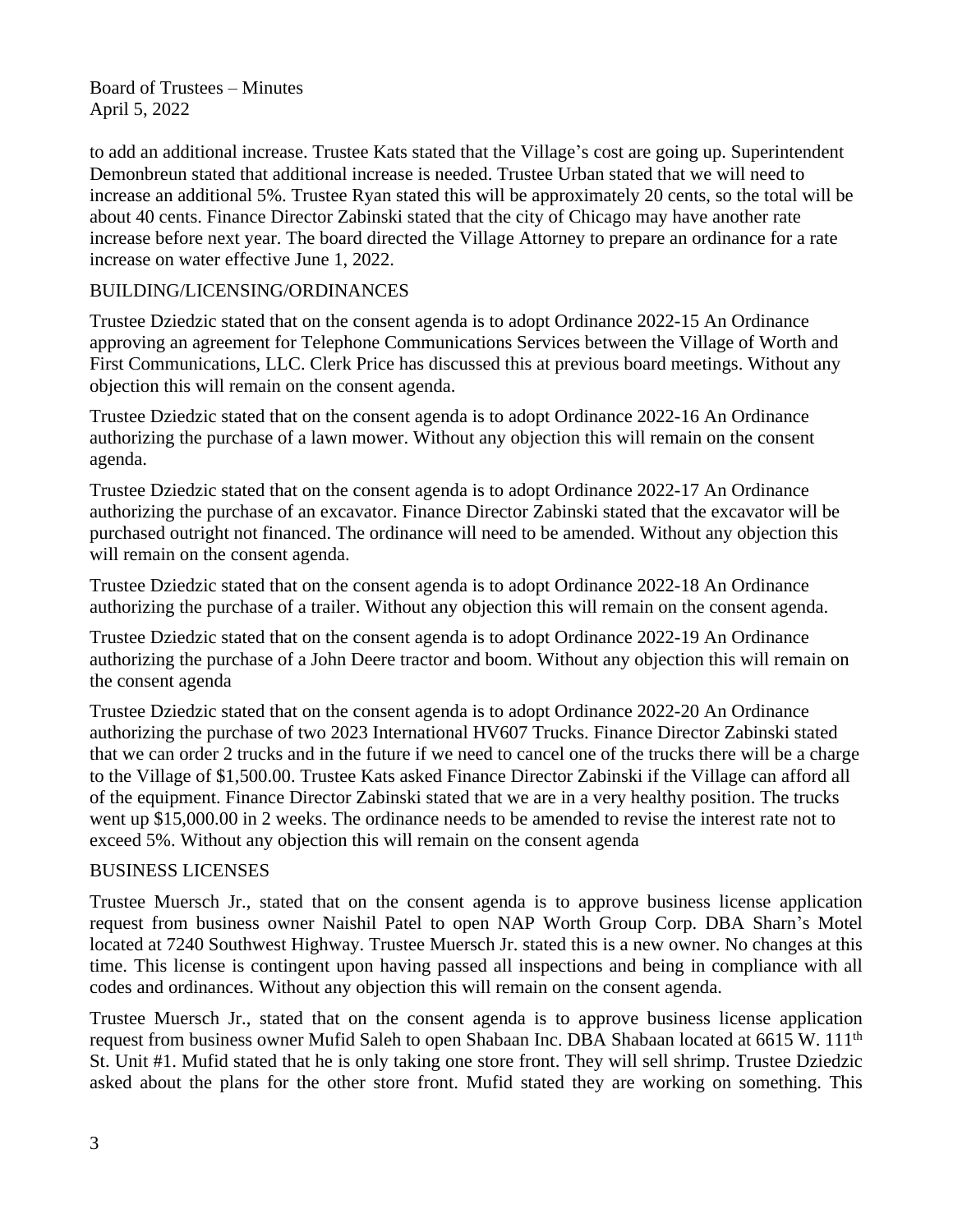license is contingent upon having passed all inspections and being in compliance with all codes and ordinances. Without any objection this will remain on the consent agenda.

# GOLF COURSE

Trustee Packwood announced that May will be the opening of the golf course. The Fish Fry has been successful year to date the fish fry made a profit of \$3,900.00. The Fish Fry will be extended for April 22 & April 29.The golf course is looking into having Bingo night on Tuesdays they will also have taco Tuesday. Eight Finn bikes are being delivered they are scooters that the golfers can rent, we will be the only golf course in the Chicago land area that have them. The team is working on the March financials. We are hiring a PGA professional. We have several April & May specials. Senior golf specials. May 2 Worth Car Cruisers will be in the parking lot. Monday the Edge Bar  $\&$  Frill special will be  $\frac{1}{2}$  price burgers. Trustee Packwood stated that she is looking at new chairs and table tops for the dining room. Some of the chairs are breaking. Trustee Packwood said they are getting quotes on 60 regular chairs and 24 high top chairs.

## MOTION TO ESTABLISH THE CONSENT AGENDA

Motion was made by Trustee Ryan seconded by Trustee Packwood to establish the consent agenda. A roll call followed. Ayes: A roll call followed. Ayes: Trustee Ryan, Urban, Kats & Muersch Jr. Packwood, and Dziedzic (6). Nays: (0). Absent: (0). Abstain: (0). Motion carried

> Consent Agenda April 5, 2022

Approve the meeting minutes from March 15, 2022

Approve the public hearing minutes from March 15, 2022

Approve the executive meeting minutes from March 15, 2022

Approve the Payroll for the month of March in the amount of \$303,808.28

Approve the bill list dated April 5 in the amount of \$195,362.83

Adopt Ordinance 2022-15 An Ordinance approving an agreement for Telephone Communications Services between the Village of Worth and First Communications, LLC

Adopt Ordinance 2022-16 An Ordinance authorizing the purchase of a lawn mower

Adopt Ordinance 2022-17 An Ordinance authorizing the purchase of an excavator as amended to pay for the excavator outright and not finance

Adopt Ordinance 2022-18 An Ordinance authorizing the purchase of a trailer

Adopt Ordinance 2022-19 An Ordinance authorizing the purchase of a John Deere tractor and boom

Adopt Ordinance 2022-20 An Ordinance authorizing the purchase of two 2023 International HV607 Trucks as amended changing the interest rate to 5% or less

Approve business license application request from business owner Naishil Patel to open NAP Worth Group Corp. DBA Sharn's Motel located at 7240 Southwest Highway. This license is